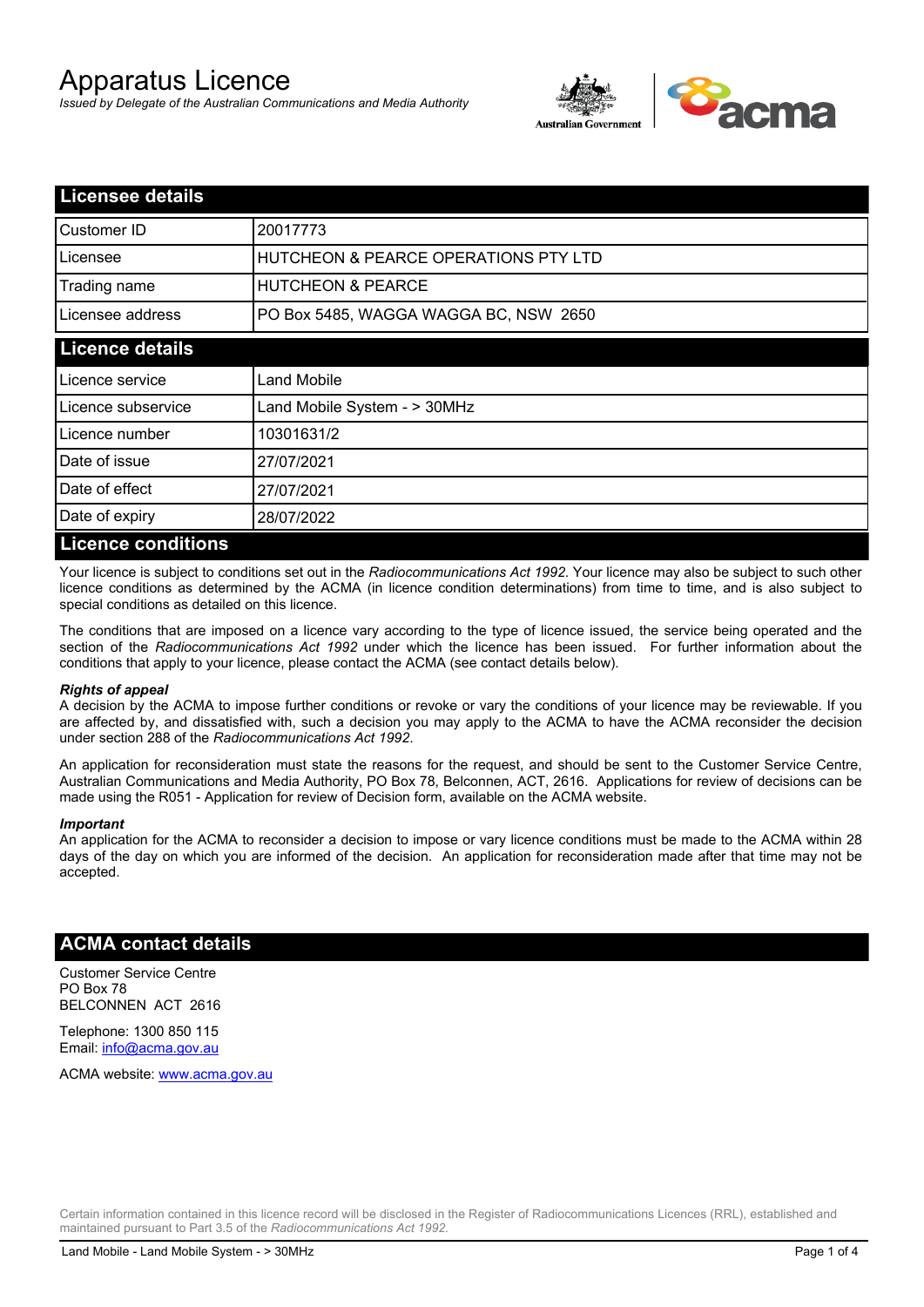# **Advisory Notes applying to licence no.: 10301631/2**

Conditions applicable to the operation of Land Mobile System station(s) authorised under this licence can be found in the Radiocommunications Licence Conditions (Apparatus Licence) Determination and the Radiocommunications Licence Conditions (Land Mobile Licence) Determination. Copies of these determinations are available from the ACMA and from the ACMA home page (www.acma.gov.au).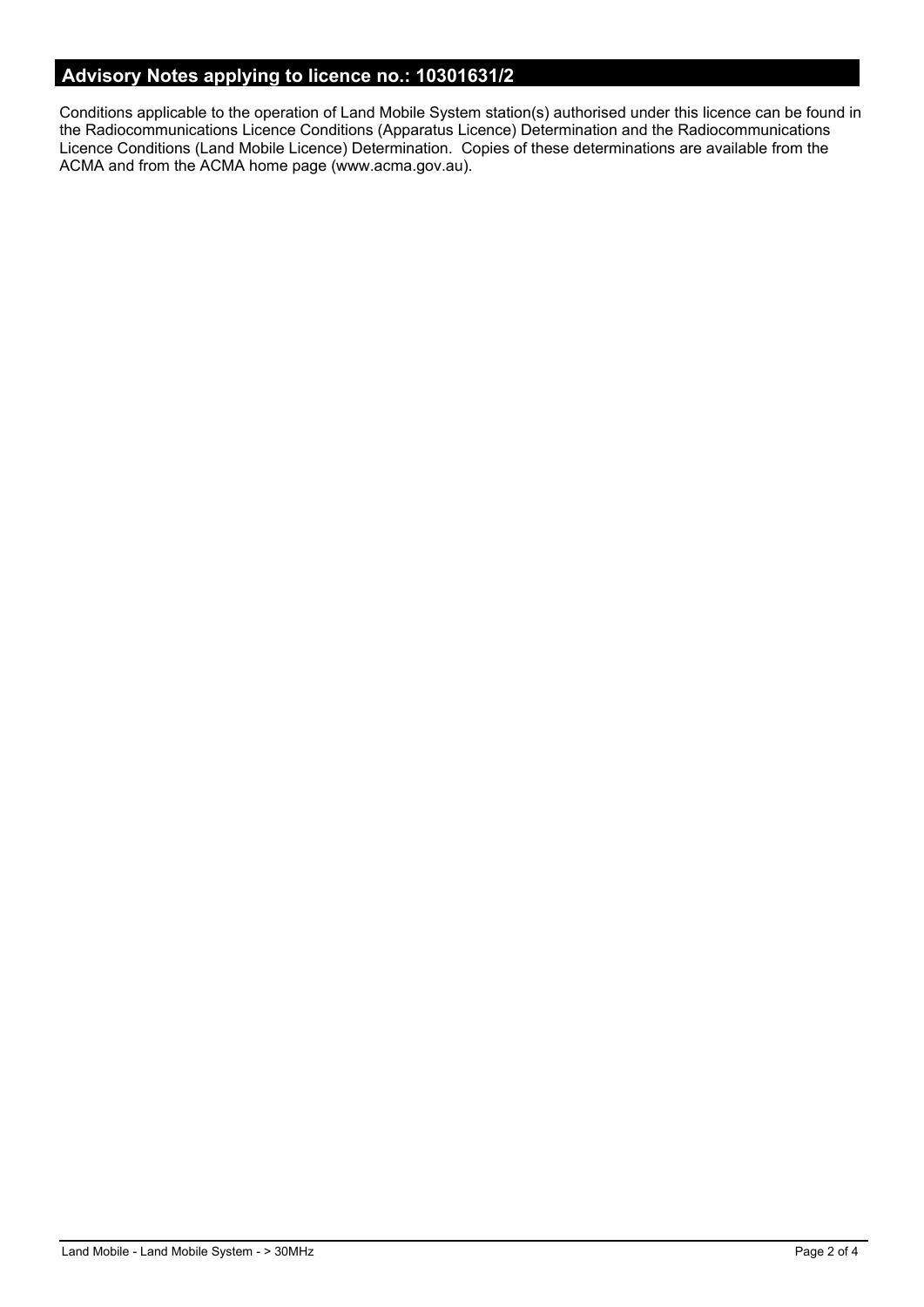## **Technical characteristics**

Below is a summary of the technical characteristics of the licensed service. Further technical details not displayed here may be found on the ACMA website.

#### **Main Station Site**

## **Station 1:**

| <b>Site details</b>        |                                                                    |
|----------------------------|--------------------------------------------------------------------|
| Site ID                    | 10007158                                                           |
| Site address               | DGPS Site Flat Rock Hill, via Loch Lomond Road, Paytens Bridge NSW |
| Co-ordinates (GDA94)       | Latitude: -33.626803<br>Longitude: 148.303774                      |
| <b>Transmitter details</b> |                                                                    |
| Assigned frequency         | 465.200000 MHz                                                     |
| <b>Bandwidth</b>           | 12.5000 kHz                                                        |
| Freq. assign. ID           | 0001957698                                                         |
| Transmitter power          | 2.00 W                                                             |
| <b>EIRP</b>                | 8.40 W                                                             |
| Emission designator        | 10K1F2D                                                            |
| Antenna details            |                                                                    |
| Antenna ID                 | 80924                                                              |
| Antenna polarisation       | V - Vertical linear                                                |
| Antenna azimuth            |                                                                    |
| Antenna height (m)         | 12                                                                 |
| Antenna type               | Colinear Vertical-U                                                |
| <b>Receiver details</b>    |                                                                    |
| Assigned frequency         | 455.200000 MHz                                                     |
| <b>Bandwidth</b>           | 12.5000 kHz                                                        |
| Freq. assign. ID           | 0001957699                                                         |
| Transmitter power          | N/A                                                                |
| <b>EIRP</b>                | N/A                                                                |
| Emission designator        | 10K1F2D                                                            |
| Antenna details            |                                                                    |
| Antenna ID                 | 80924                                                              |
| Antenna polarisation       | V - Vertical linear                                                |
| Antenna azimuth            |                                                                    |
| Antenna height (m)         | 12                                                                 |
| Antenna type               | Colinear Vertical-U                                                |